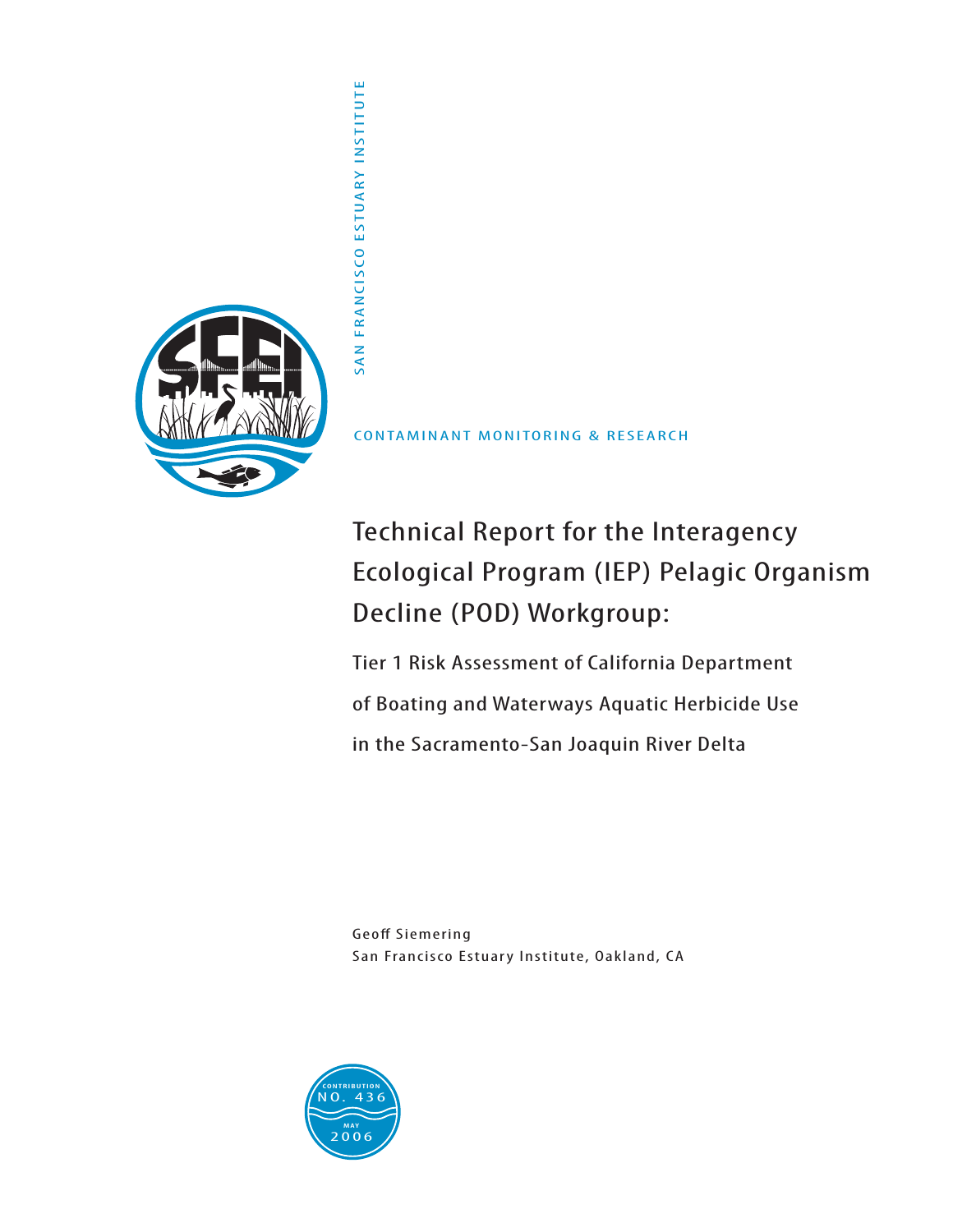### Author's Contact Information



## Geoff Siemering

Environmental Scientist Tel: 510-746-SFEI Fax: 510-746-7300 Email: geoff@sfei.org

San Francisco Estuary Institute 7770 Pardee Lane, 2<sup>nd</sup> Floor Oakland, CA 94621

Website: www.sfei.org

This report should be cited as:

Siemering, Geoff. 2006. Technical Report for the Interagency Ecological Program (IEP) Pelagic Organism Decline (POD) Workgroup: Tier 1 Risk Assessment of California Department of Boating and Waterways Aquatic Herbicide Use in the Sacramento-San Joaquin River Delta. SFEI Contribution 436. San Francisco Estuary Institute, Oakland, CA.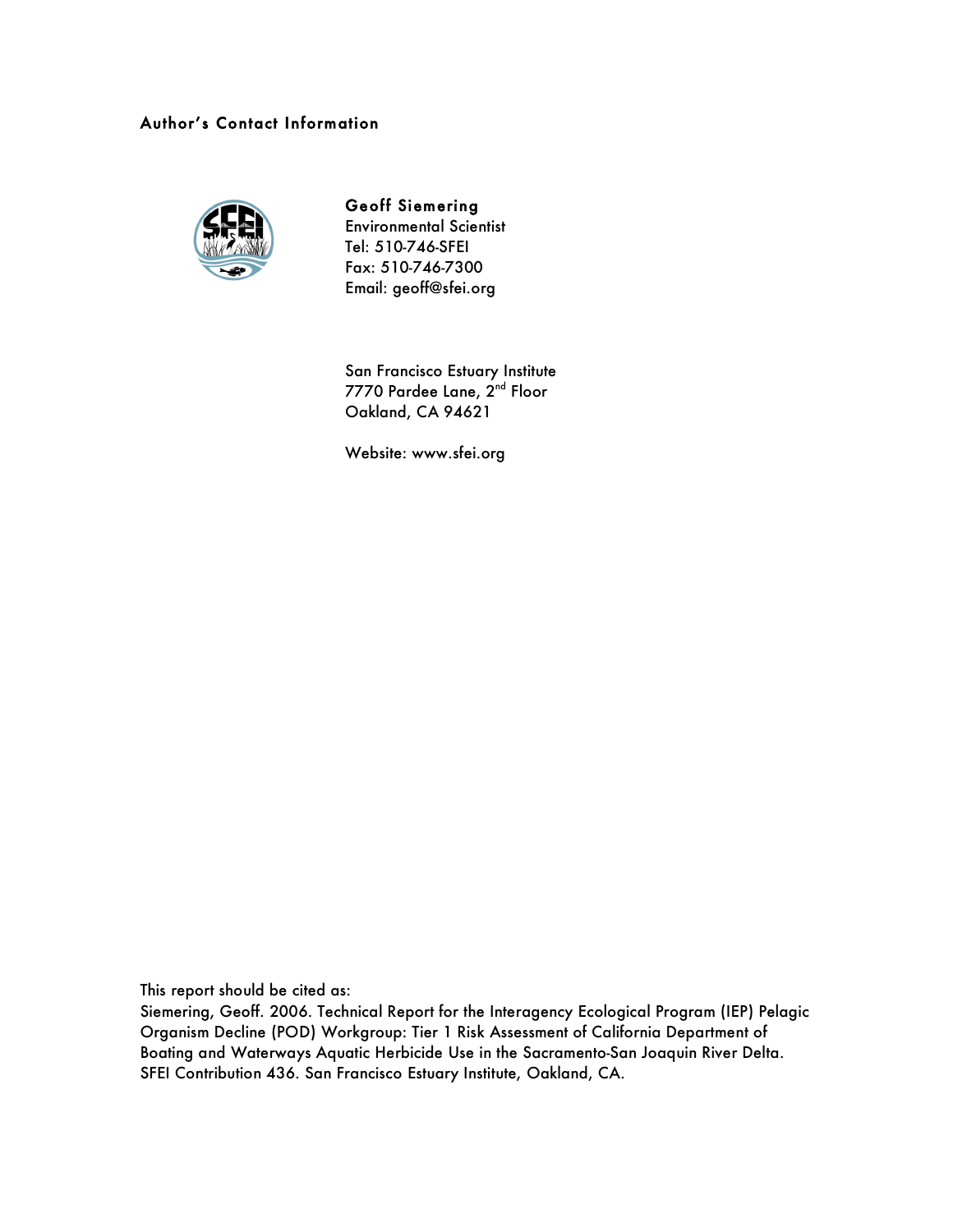**Technical Report for the Interagency Ecological Program (IEP) Pelagic Organism Decline (POD) Workgroup: Tier 1 Risk Assessment of California Department of Boating and Waterways Aquatic Herbicide Use in the Sacramento-San Joaquin River Delta**

> Geoffrey Siemering San Francisco Estuary Institute, Oakland, CA

> > Prepared for the Interagency Ecology Program May 15, 2006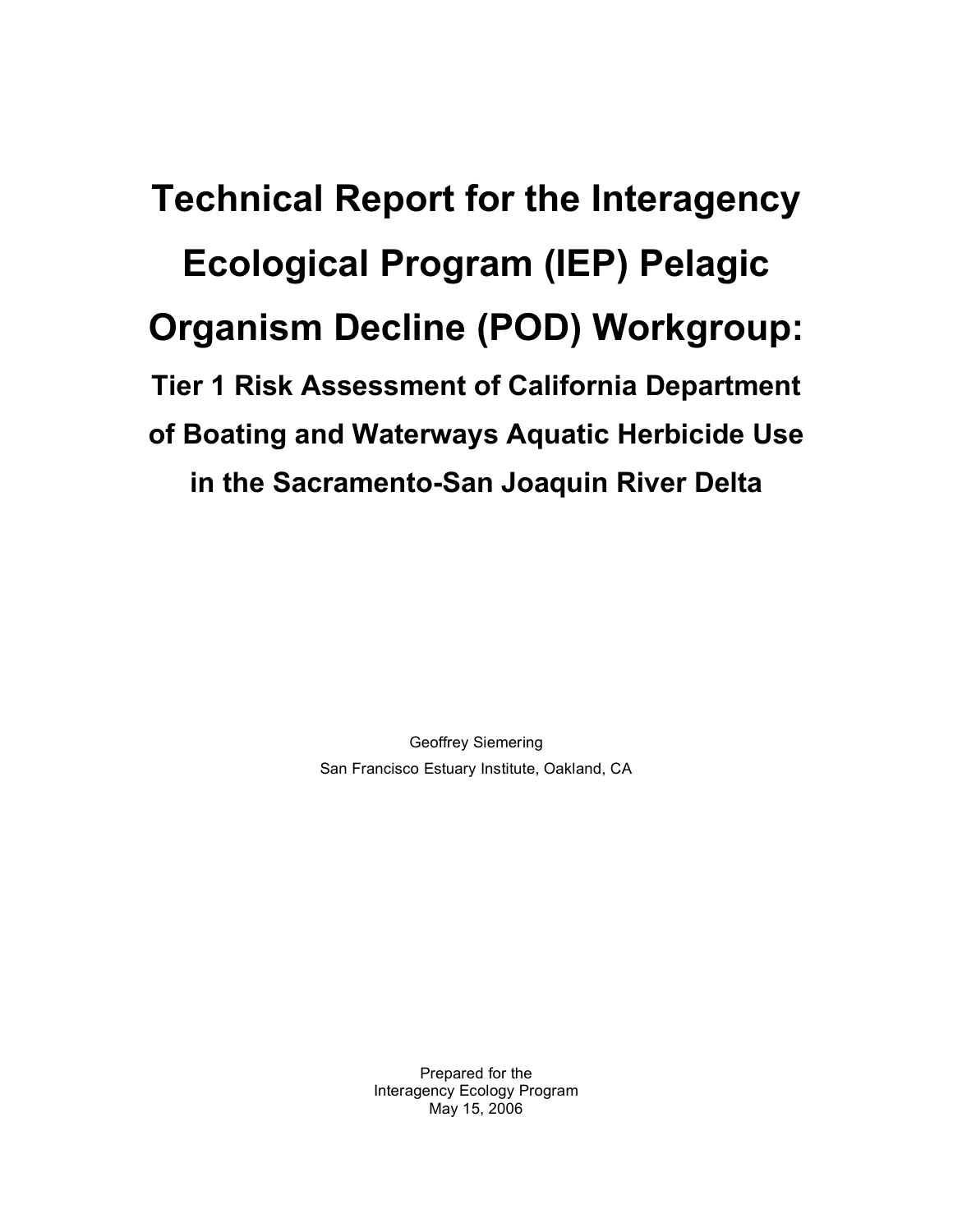This report is a deliverable of Task 3 of the Technical Report for the Interagency Ecological Program (IEP) Pelagic Organism Decline (POD) Workgroup. Although Task 3 was initially supposed to be the conversion of DBW hardcopy monitoring data to electronic format, the data was already in electronic format. However, additional analysis of this data was necessary and a Tier 1 risk assessment was felt to be the best method.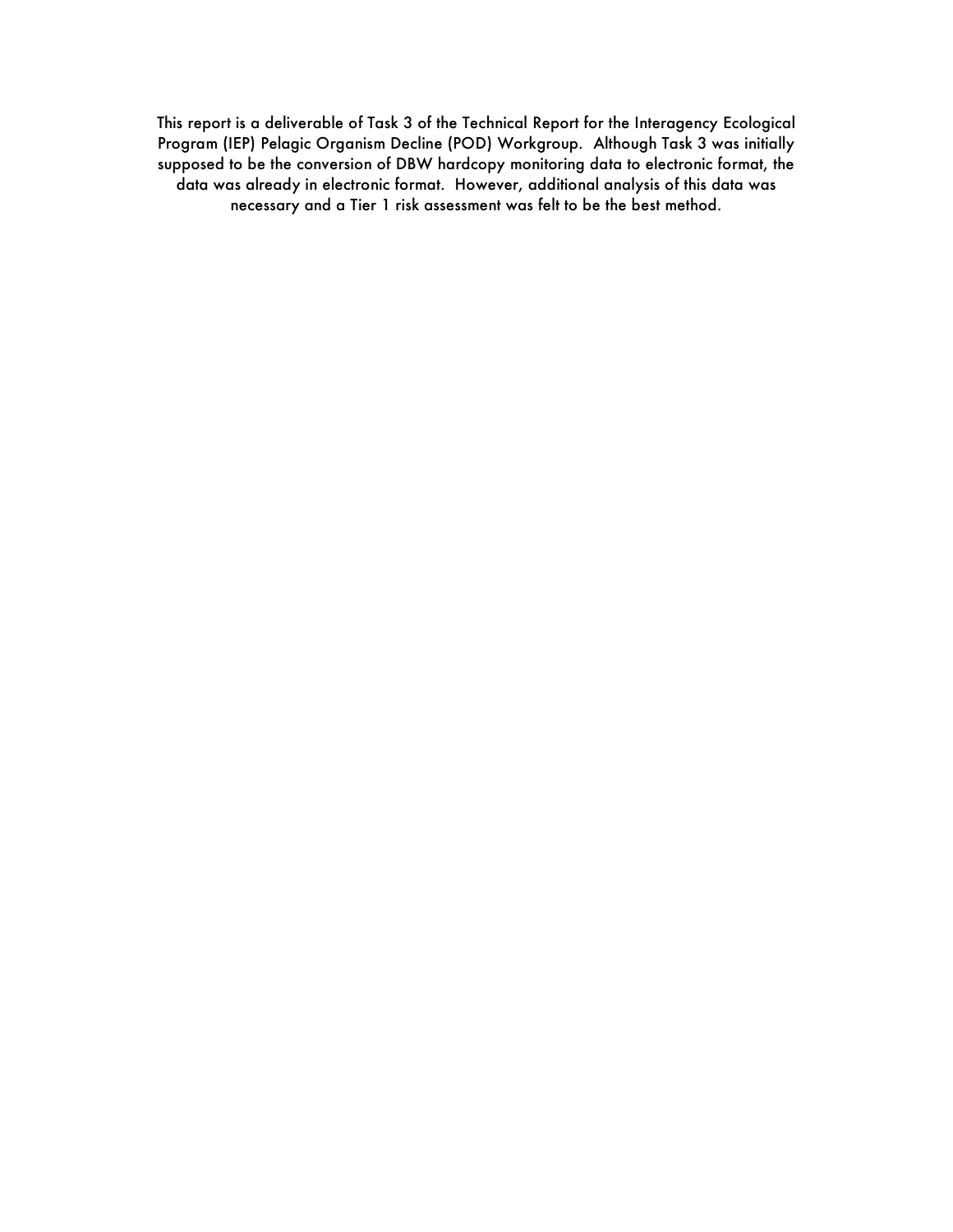### **Table of Contents**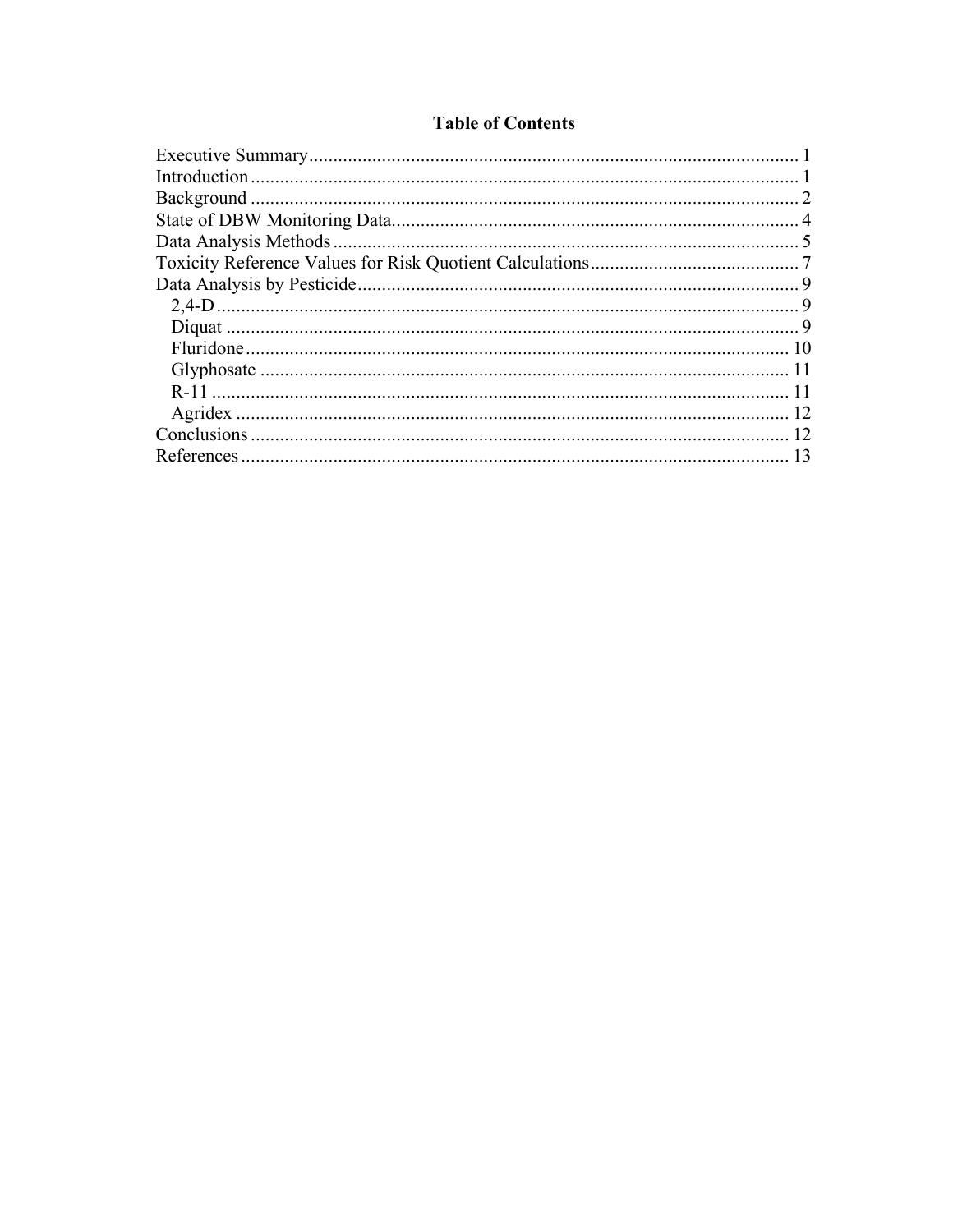### **List of Tables**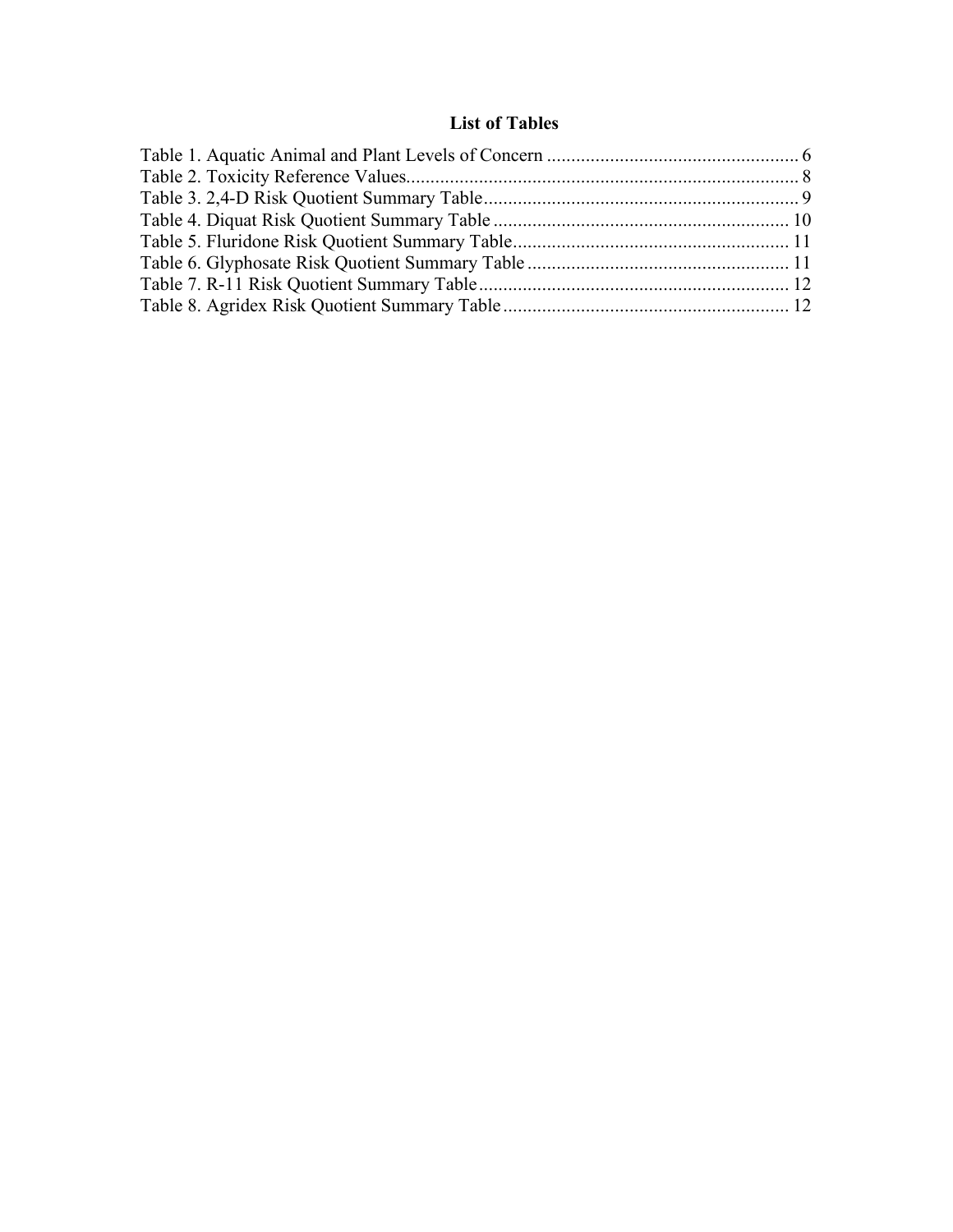### *Executive Summary*

Since 2001, the California Department of Boating and Waterways (DBW) has conducted an extensive water quality monitoring program in conjunction with its aquatic herbicide applications. In this report, the risk quotient calculation method utilized by the Aquatic Pesticide Monitoring Program (a USEPA Tier 1 risk assessment) was used to determine if there are patterns of Level of Concern exceedances that indicate the possibility of adverse impacts on the Delta aquatic ecosystem due to DBW aquatic herbicide applications. Level of Concern exceedances are indicative only of the need for further investigation of an application scenario and do not, in and of themselves, indicate adverse impacts. This type of risk analysis cannot quantify the potential additive or synergistic effects of all pelagic organism stressors (one of which would be aquatic herbicides) within the Delta.

This risk assessment indicates that, with the exception of diquat dibromide applications, DBW herbicide applications are unlikely to have the potential to cause Delta ecosystem water quality impacts. While there were a number of Level of Concern exceedances for diquat, DBW and all regulatory agencies involved were aware of this potential prior to application. NOAA Fisheries requested that, when possible, diquat used adjacent to salmon migratory routes should be reduced or avoided when that species is likely to be present. USFWS determined that diquat impact to aquatic invertebrates is minimal, temporary, and not likely to jeopardize Delta smelt but has required avoidance in areas where and when the smelt are known to be present. For 2006, NOAA has allowed DBW to treat sites in April and May with fluridone, which has allowed the use of diquat to be discontinued.

### *Introduction*

Since 2001, the California Department of Boating and Waterways (DBW) has conducted an extensive water quality monitoring program in conjunction with its aquatic herbicide applications. These monitoring programs were developed in consultation with United States Department of Agriculture- Agricultural Research Service (USDA-ARS) staff, follow rigorous QA/QC procedures, and utilize experienced California Department of Fish and Game (CDFG) testing laboratories. Because of the scale of DBW's weed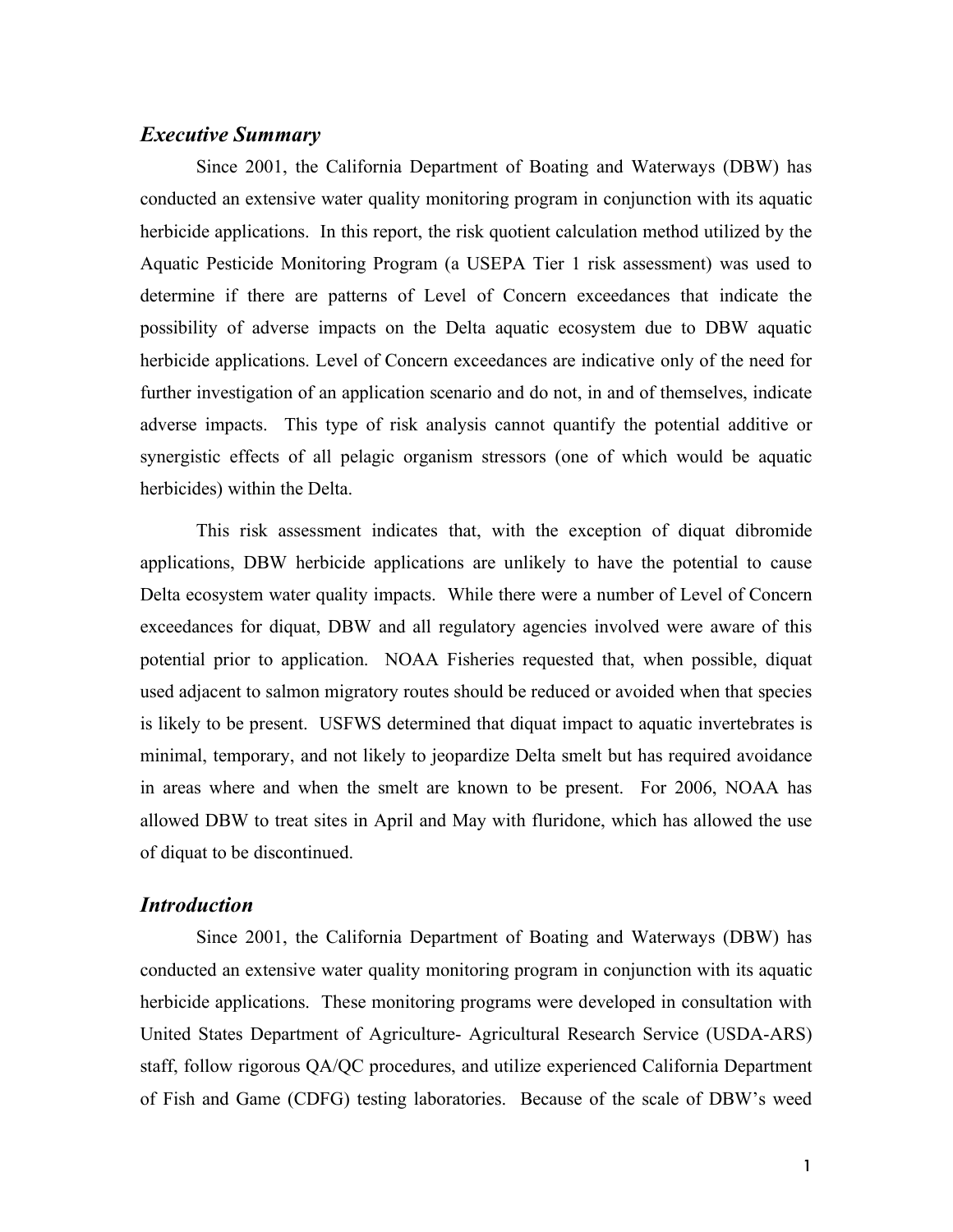control efforts, its dataset is the only one in the state of sufficient scientific rigor to contain information on a range of aquatic herbicides and a full suite of ancillary water quality measurements and toxicity test data.

Although DBW has distributed annual monitoring reports to local regulators and other interested parties since 2001, these reports (per permit requirements) provide little additional data analysis beyond reporting and explanation of any permit violations. This report will use the risk quotient calculation method utilized by the Aquatic Pesticide Monitoring Program (Siemering 2004) to provide additional analysis of the DBW dataset. The purpose of this analysis is to determine if there are patterns of risk quotient Level of Concern (LOC) exceedances that indicate the possibility of adverse impacts on the Delta aquatic ecosystem due to DBW aquatic herbicide applications.

### *Background*

DBW has collected water samples in conjunction with its aquatic herbicide applications since 1985. From 1985 to 1999 only rudimentary sampling was conducted. From 2001 hence, the DBW monitoring program has been extensive and well documented.

From 1985 to 1999, a limited number of water samples were collected in association with DBW 2,4-D applications to control water hyacinth. The decision to sample was made by the original Task Force of state and federal agency representatives assembled to assist DBW in developing its weed control programs. The State Water Resource Control Board (SWRCB) recommended that DBW conduct the monitoring to document the actual extent of the breakdown of 2,4-D in Delta waters. This sampling was not conducted under NPDES permit requirements, but rather the Department of Pesticide Regulations and County Agricultural Commissioners. Only 2,4-D sample concentrations were determined. No water quality parameters were measured and no toxicity tests performed.

In 2000, due to legal uncertainties from the *Talent* decision fallout, no herbicide applications were made and therefore no monitoring was conducted. Applications resumed with the 2001 aquatic weed control season (generally April to September). In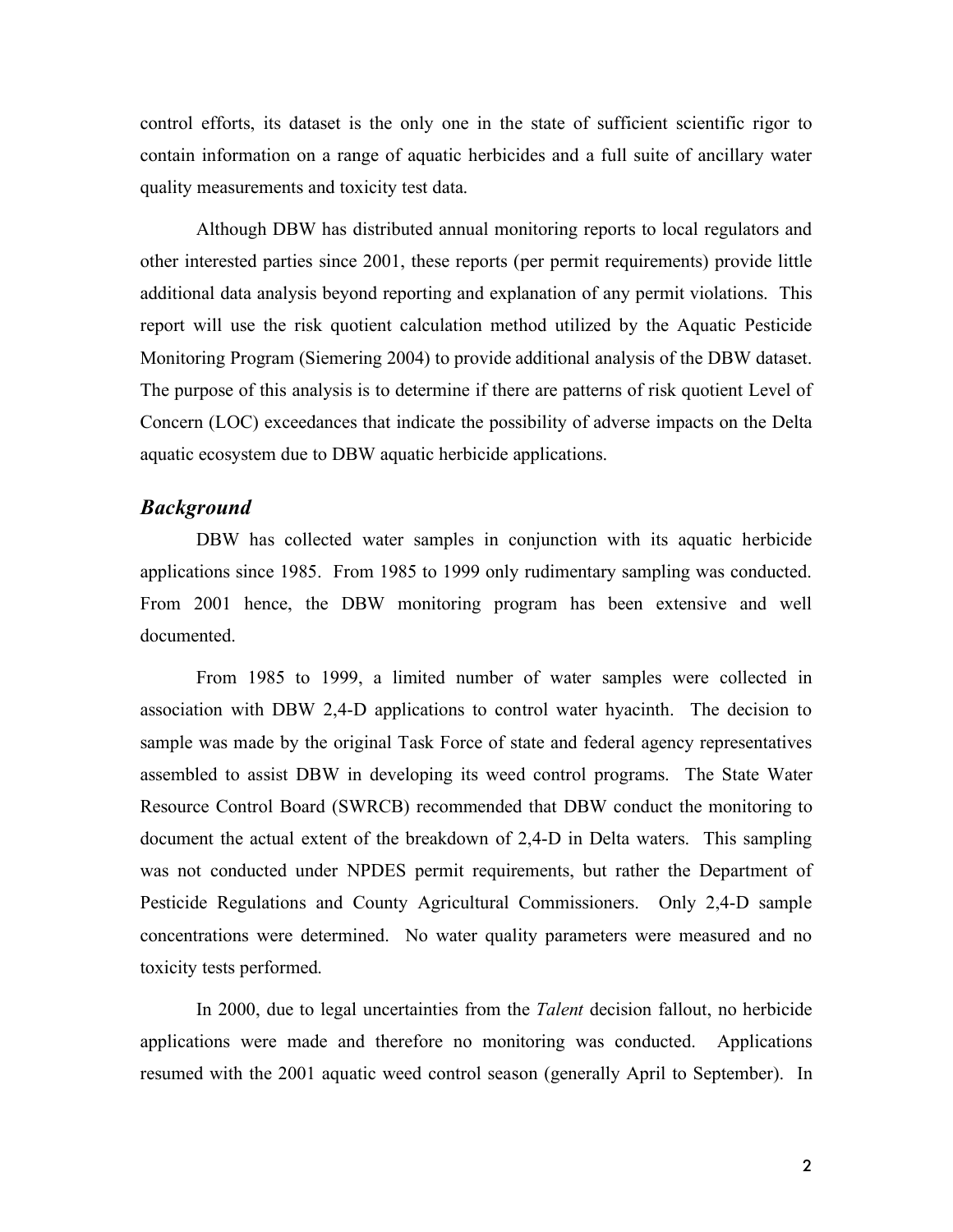2001, DBW began working closely with the USDA-ARS to develop rigorous monitoring plans for the DBW water hyacinth and *Egeria densa* control programs.

The water hyacinth program uses Weedar 64 (2,4-D dimethylamine based) and Aquamaster (glyphosate based) herbicides. 2,4-D is the primary herbicide with glyphosate being used when crops near the application areas require it. These herbicides are tank mixed with a surfactant prior to application to increase herbicide efficacy. From 2001-2003 the surfactant used was R-11, a nonylphenol polyethoxylate (NPE) based product. NPE products have been shown to contribute to endocrine disruption in rainbow trout (Xie et al. 2005). Starting in 2004, DBW has used the surfactant Agridex that is a paraffin based petroleum oil and polyoxyethylate polyol fatty acid ester. Agridex has been determined to pose no threat of toxicity even at high application rates (WSDE, 2003)

The *Egeria densa* program uses Reward (diquat dibromide based) and liquid and pelleted Sonar (fluridone based) herbicides. Early in the *Egeria* control program Reward was primarily used, but in recent years Sonar has been the primary herbicide. No surfactant is tank mixed with these herbicides.

Post-*Talent*, NPDES permits have been required for all aquatic pesticide applications in California. In 2001, most applicators opted to follow the emergency general NPDES permit issued by the SWRCB. Because of continuing legal uncertainty with the general permit, DBW filed for and received an individual NPDES permit that required monitoring far in excess of that required in the general permit. Had the SWRCB-issued general permit been invalidated, this individual permit would have allowed DBW to continue herbicide applications. In addition, a U.S. Fish and Wildlife Service (USFWS) Biological Opinion and National Oceanic and Atmospheric Administration National Marine Fisheries Service (NOAA Fisheries) Biological Opinion placed additional requirements on DBW's aquatic herbicide application programs. Prior to 2001, NMFS and NOAA requirements did not apply to DBW aquatic herbicide applications.

While under the requirements of its individual permit, DBW was required to conduct sampling, chemical analysis, and toxicity testing at two sites per chemical, per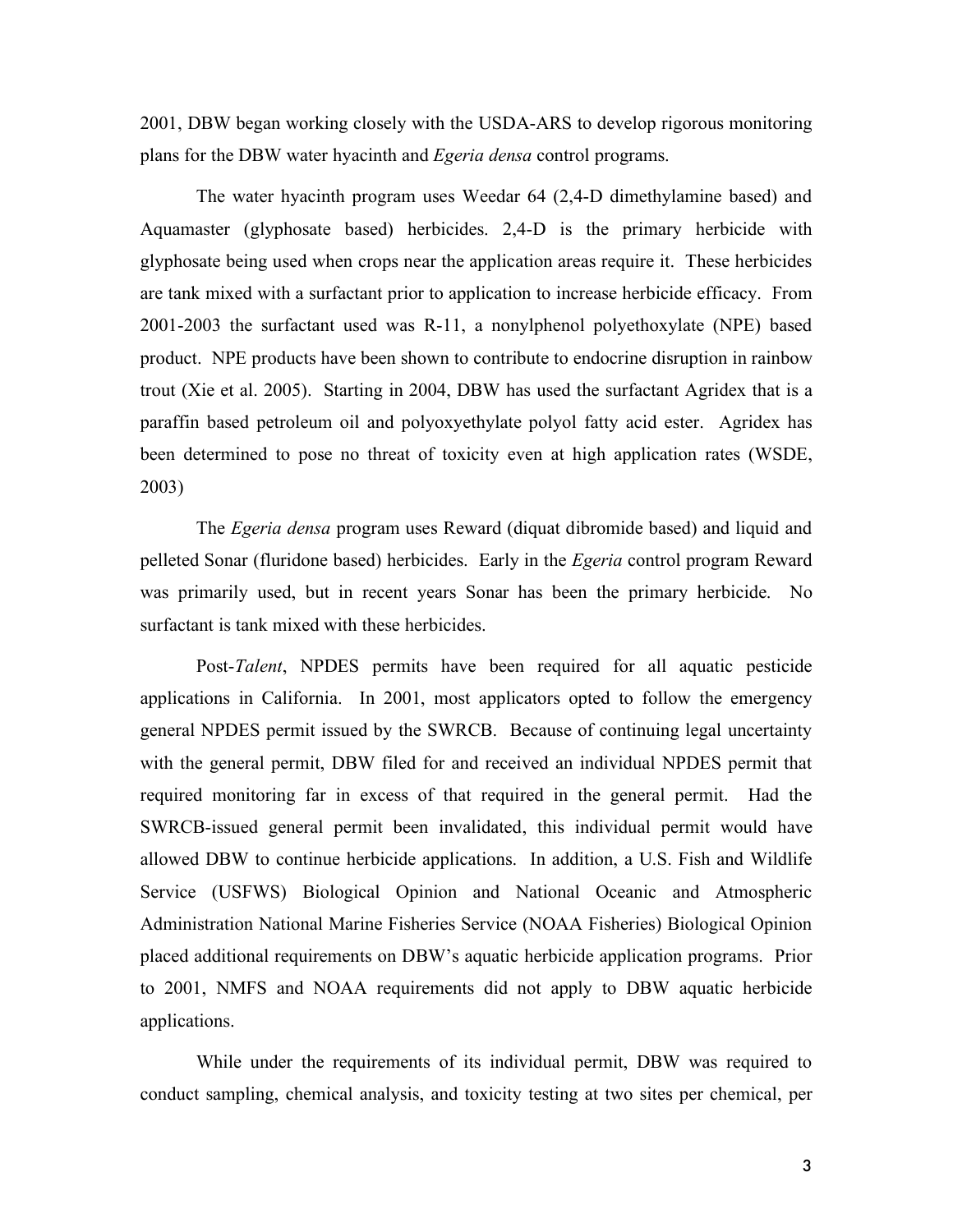water body type where treatments occur (three) and per season (three-spring, summer, fall). A total of 36 sites in a treatment year, approximately 20 % of all treated sites, were sampled. In addition, DBW funded research to determine toxicity endpoints for Delta Smelt and Sacramento Splittail fish. The CDFG Water Pollution Control Lab conducted the sample analysis. The CDFG Aquatic Toxicology Laboratory performed the toxicity testing. DBW scientific staff collected the samples. This level of monitoring was far in excess of that required under the statewide emergency permit drafted by the SWRCB.

The DBW *Egeria* control program followed the terms of its individual NPDES permit through 2004, when it began following the requirements of the general NPDES permit promulgated in 2004. This program continued to conduct water toxicity testing in 2005, although it was not a requirement of the permit.

The water hyacinth control program operated under its individual permit until 2005. Beginning in 2006, this program will follow the terms of the general NPDES permit.

#### *State of DBW Monitoring Data*

Due to the changing focus of the monitoring as well as programmatic development, the DBW monitoring data is of varying quality and varying states of accessibility. The limited data gathered from 1985 through 1999 is presently in hardcopy form only. Given the lack of associated water quality data and limited scope of this monitoring, this data is of no scientific value. DBW has the hardcopy reports, but is not expending any resources to enter the data into a database.

The data collected since 2001 is all currently in electronic format as well as hardcopy. The data collected in 2001 and 2002 is in multiple electronic formats, but not in a single unified database. The data collected in 2003, 2004, and 2005 is currently in an Arcview database maintained by DBW GIS/ IT staff.

In 2003, the monitoring site naming conventions were changed due to a programmatic reorganization. This shift has complicated efforts to integrate the 2001 and 2002 data with later data collections. Integrating the 2001 and 2002 data with the later data involves a large scale 'translation' of site identification codes and reorganization of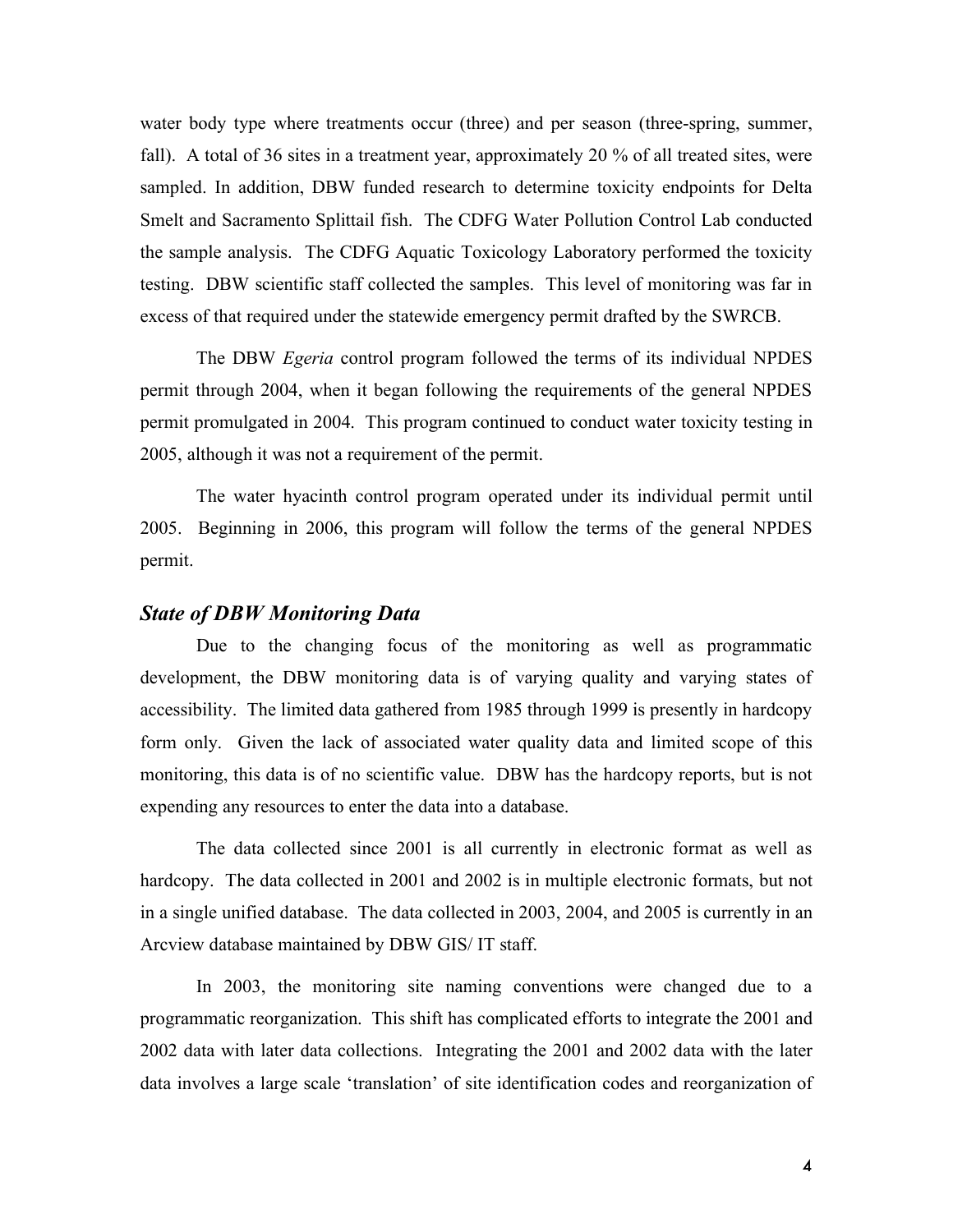disparate data files. This is labor intensive and requires in-depth knowledge of the monitoring programs as well as easy access to the hardcopy lab reports. While it is of interest to DBW to integrate this earlier data into a database, it is, understandably, a low staff priority.

### *Data Analysis Methods*

The annual control program reports produced by DBW, while thorough in presentation of collected data and graphical displays of sampling locations, do not conduct analysis of the data gathered beyond that required by the NPDES permit. This is appropriate given that the reports are produced for permit compliance by an herbicide applicator and not a scientific organization conducting research.

In order to provide a risk-potential framework for the herbicide concentration results, risk quotients (RQ) were calculated according to USEPA methods (USEPA, 1998) from the DBW monitoring data collected in 2003, 2004 and 2005. All data collected by DBW, including water toxicity tests, herbicide concentrations and water quality measurements, were reviewed to determine whether there were trends that may indicate environmental impacts from the aquatic herbicide applications. These risk quotients are part of the first step of a four-part risk- characterization process outlined in the ECOFRAM draft Aquatic Report (USEPA 1999):

"The purpose of the tiered process is to provide a logical progression of tests and risk assessment approaches to address the potential risks of toxicants to aquatic systems. The common feature of all tiered regulatory processes is a progression beginning with conservative assumptions and moving toward more realistic estimates. Tiered processes tend to be cost effective in that they ensure that resources are expended on herbicide product/issues meriting attention. … The tiers are differentiated primarily by the data available at that state in the risk assessment process and the relative cost of achieving risk refinement appropriate for that tier of analysis."

Calculated risk quotients identify areas in which additional monitoring and risk characterization may be needed to fully explore potential impacts of aquatic herbicides. Risk quotients do not themselves indicate impacts.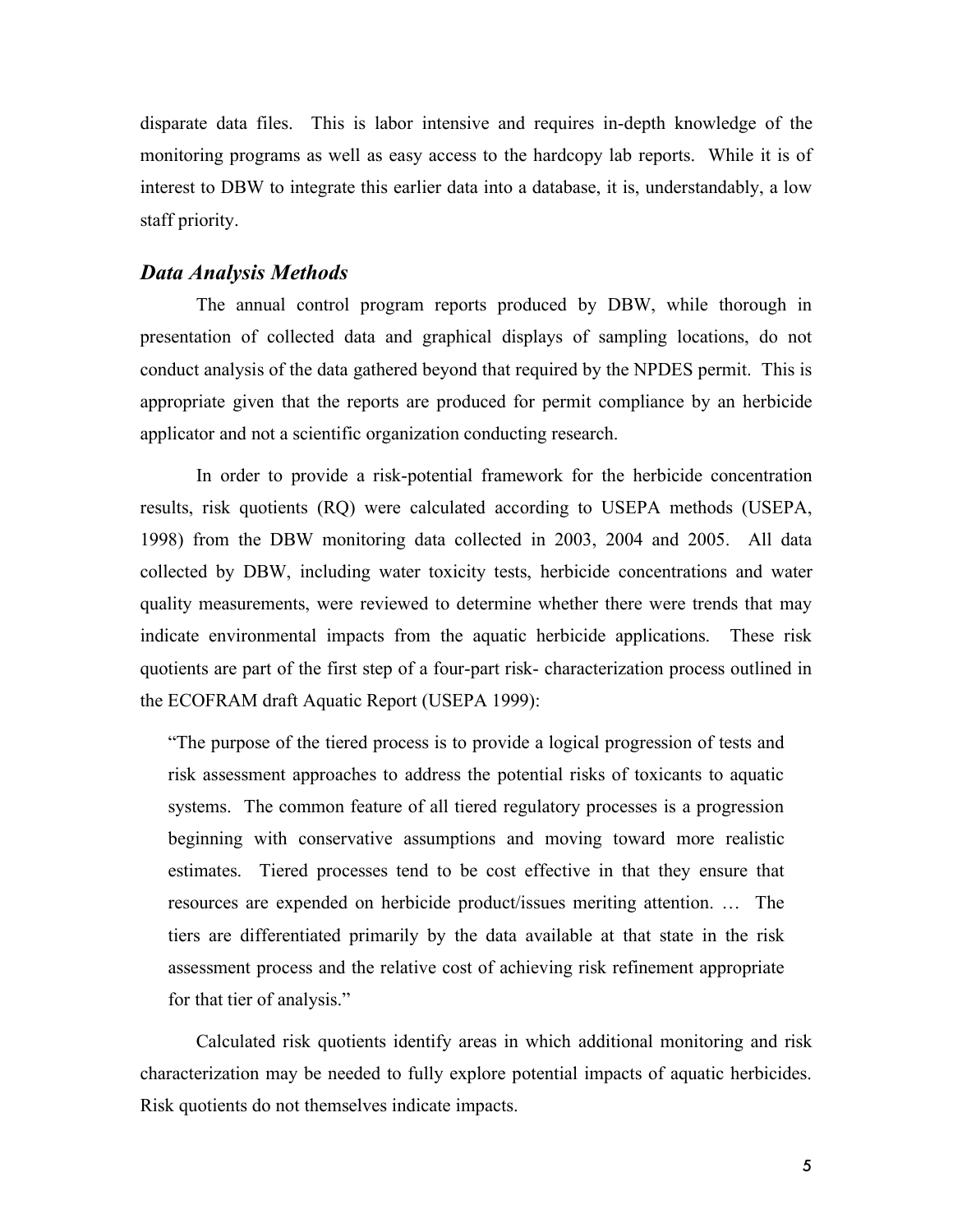Risk quotients were calculated by dividing water chemical concentrations by an acute or chronic toxicity reference value (TRV):

$$
RQ = \frac{Exposure}{\int\int\int}
$$

Exposure  $=$  an estimated environmental water concentration or actual water concentration field data.

Toxicity = an accepted toxicity measurement (i.e., LC50, LD50, EC50, EC25, NOEC, LOEC, or MATC).

Risk quotients were calculated for each herbicide and surfactant measurement in the DBW dataset. USEPA Tier 1 risk characterizations are meant to be protective, not predictive, and are based on conservative (i.e., worst-case) assumptions about potential exposure and effects. This has the effect of highlighting outliers within the dataset and does not address the potential effect of all applications taken as a whole. According to the ECOFRAM methodology, if possible risk is identified in a USEPA Tier 1 analysis, then a USEPA Tier 2 analysis (addressing the probability and magnitude of effects on sensitive species using conservative exposure scenarios) is indicated. A Tier 1 analysis is also not capable of quantifying possible additive or synergistic effects from all stressors within an environment. This type of analysis would require far more extensive monitoring and research.

Risk quotients are compared to Levels of Concern (LOC), which are determined by the USEPA Office of Pesticide Programs (OPP). LOCs for aquatic animals and plants are shown in Table 1. Levels of Concern are unitless values that allow for simple determination of possible exceedances of regulatory limits. An LOC exceedance is indicative only of the need for further investigation of an application scenario. The LOC regulatory limits are not related to herbicide concentrations allowed by NPDES permits, the Central Valley Basin Plan or other state numerical limits.

| Table 1. Aquatic Allilliai and Fiant Ecycly of Concerti |                 |      |  |
|---------------------------------------------------------|-----------------|------|--|
| <b>Risk Presumption</b>                                 | <b>RO</b>       | LOC  |  |
| Acute Risk                                              | EC/LC50 or EC50 | 0.5  |  |
| Acute Restricted Use                                    | EC/LC50 or EC50 | 0.1  |  |
| <b>Acute Endangered Species</b>                         | EC/LC50 or EC50 | 0.05 |  |
| Chronic Risk                                            | EC/MATC or NOEC |      |  |

**Table 1. Aquatic Animal and Plant Levels of Concern**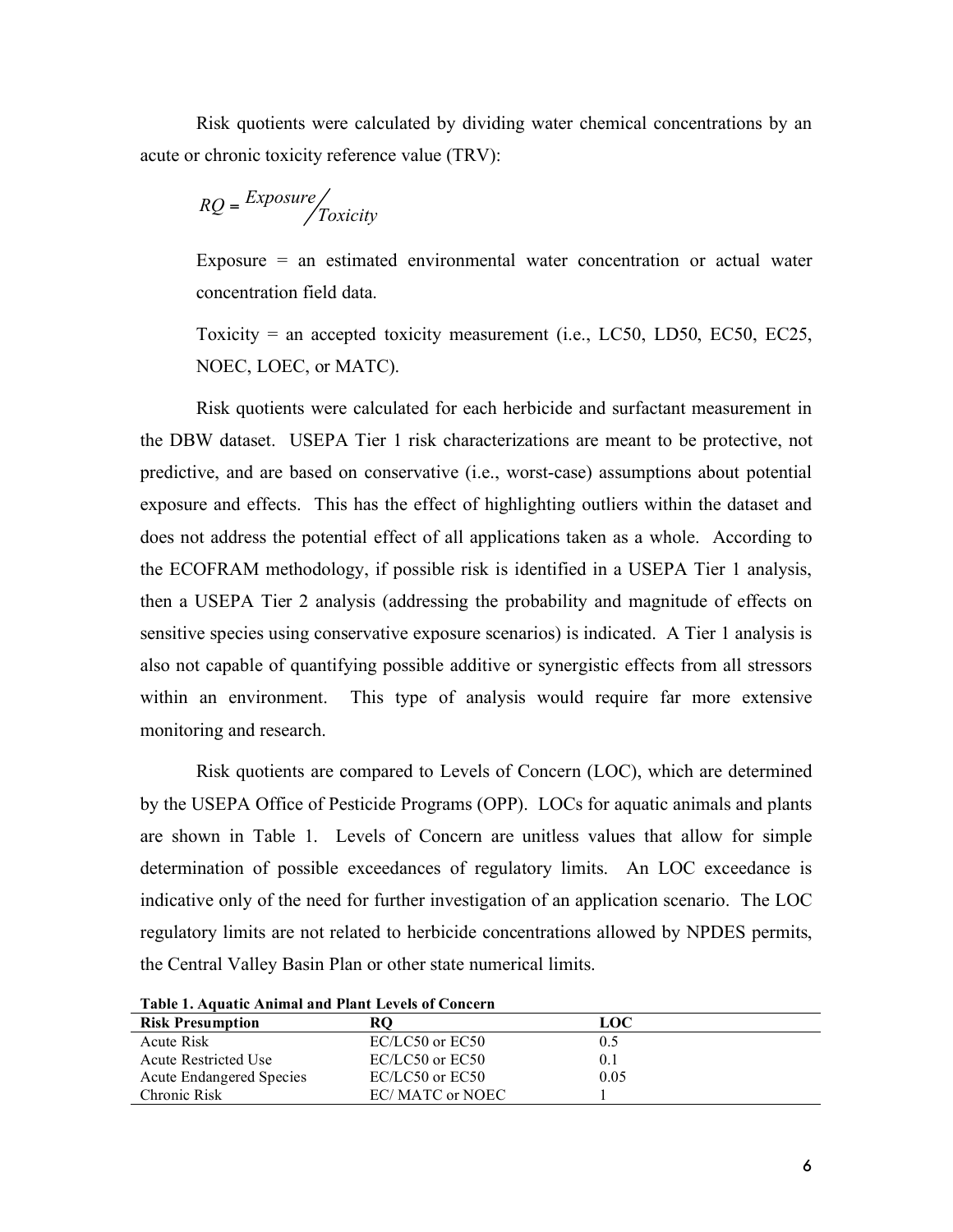The USEPA interprets exceedances of LOCs as follows:

*Acute high risk*: potential for acute risk is high; regulatory action may be warranted in addition to restricted-use classification.

*Acute restricted use*: the potential for acute risk is high but may be mitigated through restricted-use classification.

*Acute endangered species*: the potential for acute risk to endangered species is high but may be mitigated through restricted-use classification.

*Chronic risk*: the potential for chronic risk is high; regulatory action may be warranted.

TRVs used to calculate risk quotients may come from standard toxicity test species or any federally or California-listed species study. When there are multiple toxicity values for the same test species, the lowest value was used. The TRVs used in this analysis were derived from peer-reviewed academic literature, FIFRA registration documents, CDFG-ATL laboratory reports, and other government reports.

In this analysis, it was assumed that LOC exceedances would be identified for some samples. It can readily be agreed that additional in-depth study of specific herbicide applications would be useful, however the extreme variability of application site conditions within the Delta make such individual studies of limited use. Not only would such in-depth data be of little to no use at other application sites, but temporal variation in site conditions (i.e. seasonal fluctuations, water management impacts, and rapid plant growth) make such studies of limited use at the initial point of concern as well. This data analysis will look for patterns of LOC exceedances. If patterns are observed, the additional lines of data available will be utilized for further data analysis.

### *Toxicity Reference Values for Risk Quotient Calculations*

The TRVs used for the risk quotient calculations are listed in Table 2. The test species selected were either one of the three standard water toxicity test species or fish or plant species found in the Delta. One LC50 and one LOEC for each test species was sought. Where multiple reference values were available the most conservative (i.e. the lowest) reference value was used. For 2,4-D and glyphosate, care was taken to use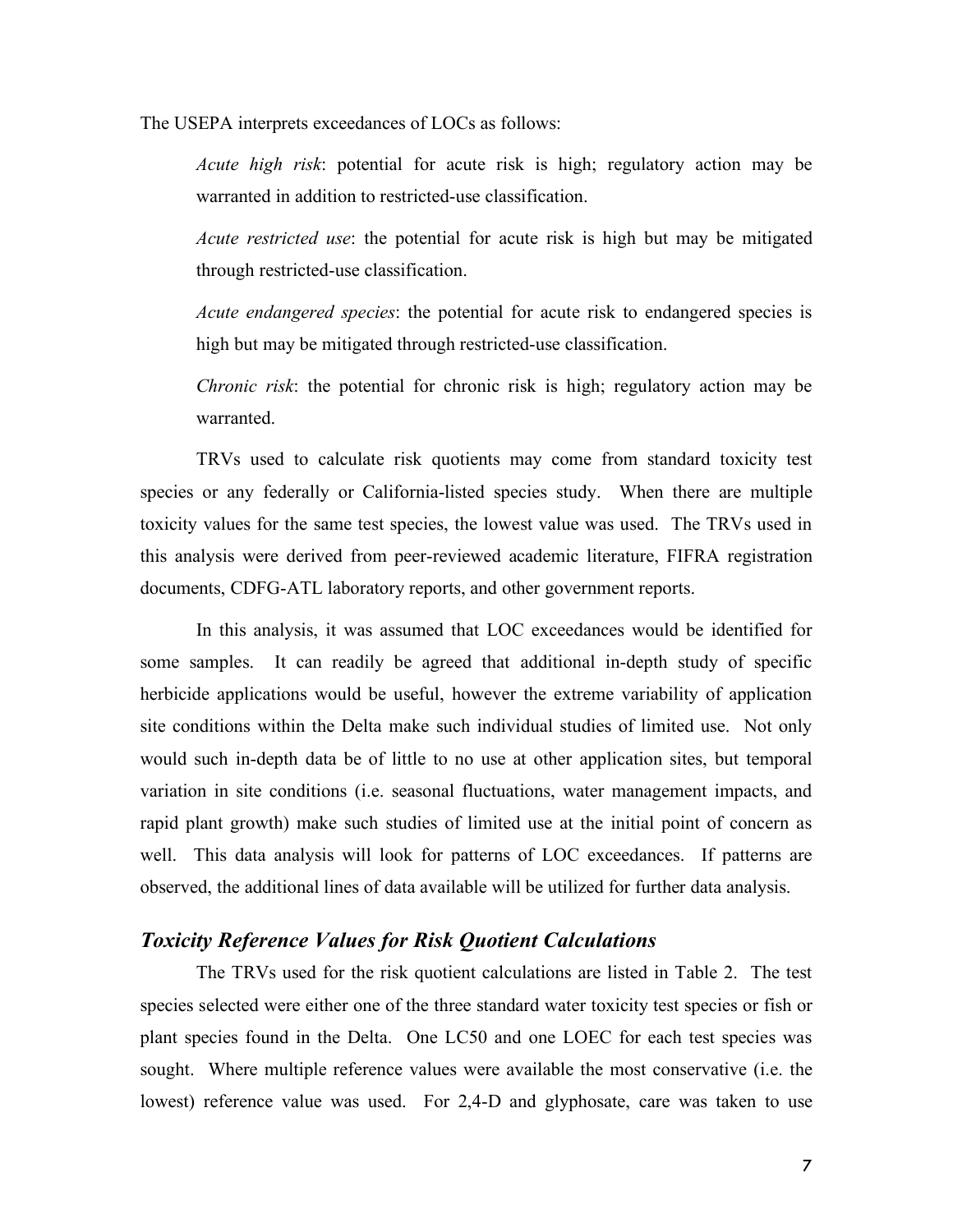reference data for the same chemical form of the herbicide as that used by DBW. Whenever possible TRVs for the exact herbicide formulations used by DBW were utilized. The toxicity between herbicide formulations can vary substantially. For RQ calculation purposes, Delta smelt and Sacramento Splittail fish are considered endangered species.

| Herbicide                         | <b>Test Species</b> | <b>Test Endpoint</b> | Value | <b>Units</b> | <b>Source</b>              |
|-----------------------------------|---------------------|----------------------|-------|--------------|----------------------------|
| Sonar                             | D. magna            | LC50                 | 3600  | $\mu$ g/l    | Hamelink, 1986             |
|                                   | D. magna            | <b>NOEC</b>          | 200   | $\mu$ g/l    | Hamelink, 1986             |
|                                   | P. promelas         | LC50                 | 6200  | $\mu$ g/l    | CDFG-ATL, 2002             |
|                                   | P. promelas         | <b>NOEC</b>          | 1880  | $\mu$ g/l    | CDFG-ATL, 2002             |
|                                   | Delta smelt         | LC50                 | 6100  | $\mu$ g/l    | CDFG-ATL, 2002             |
|                                   | Delta smelt         | <b>NOEC</b>          | 1280  | $\mu$ g/l    | CDFG-ATL, 2002             |
|                                   | Stonewort           | <b>E C50</b>         | 20    | $\mu$ g/l    | Burkhart and Stross, 1990  |
| $2,4-D$                           | D. magna            | LC50                 | 176   | mg/l         | <b>WSDE, 2001</b>          |
|                                   | D. magna            | <b>NOEC</b>          | 27.5  | mg/l         | <b>WSDE, 2001</b>          |
|                                   | P. promelas         | LC50                 | 285   | mg/l         | Mayer and Ellersieck, 1986 |
|                                   | P. promelas         | <b>NOEC</b>          | 17.1  | mg/l         | <b>WSDE, 2001</b>          |
|                                   | Rainbow trout       | LC50                 | 100   | mg/l         | Mayer and Ellersieck, 1986 |
|                                   | Delta smelt         | LC50                 | 149.4 | mg/l         | CDFG-ATL, 2002             |
|                                   | Delta smelt         | <b>NOEC</b>          | 128   | mg/l         | CDFG-ATL, 2002             |
| <b>Diquat</b><br><b>Dibromide</b> | S. capricornutum    | <b>EC50</b>          | 19    | $\mu$ g/l    | Fairchild et al. 1997      |
|                                   | S. capricornutum    | <b>NOEC</b>          | 44    | $\mu g/l$    | Fairchild et al. 1997      |
|                                   | D. magna            | LC50                 | 3000  | $\mu$ g/l    | Bishop and Perry, 1981     |
|                                   | P. promelas         | LC50                 | 1.4   | mg/l         | CDFG-ATL, 2002             |
|                                   | P. promelas         | <b>NOEC</b>          | 1.1   | mg/l         | CDFG-ATL, 2002             |
|                                   | Duckweed            | LOEC                 | 11    | $\mu$ g/l    | Fairchild et al. 1997      |

**Table 2. Toxicity Reference Values**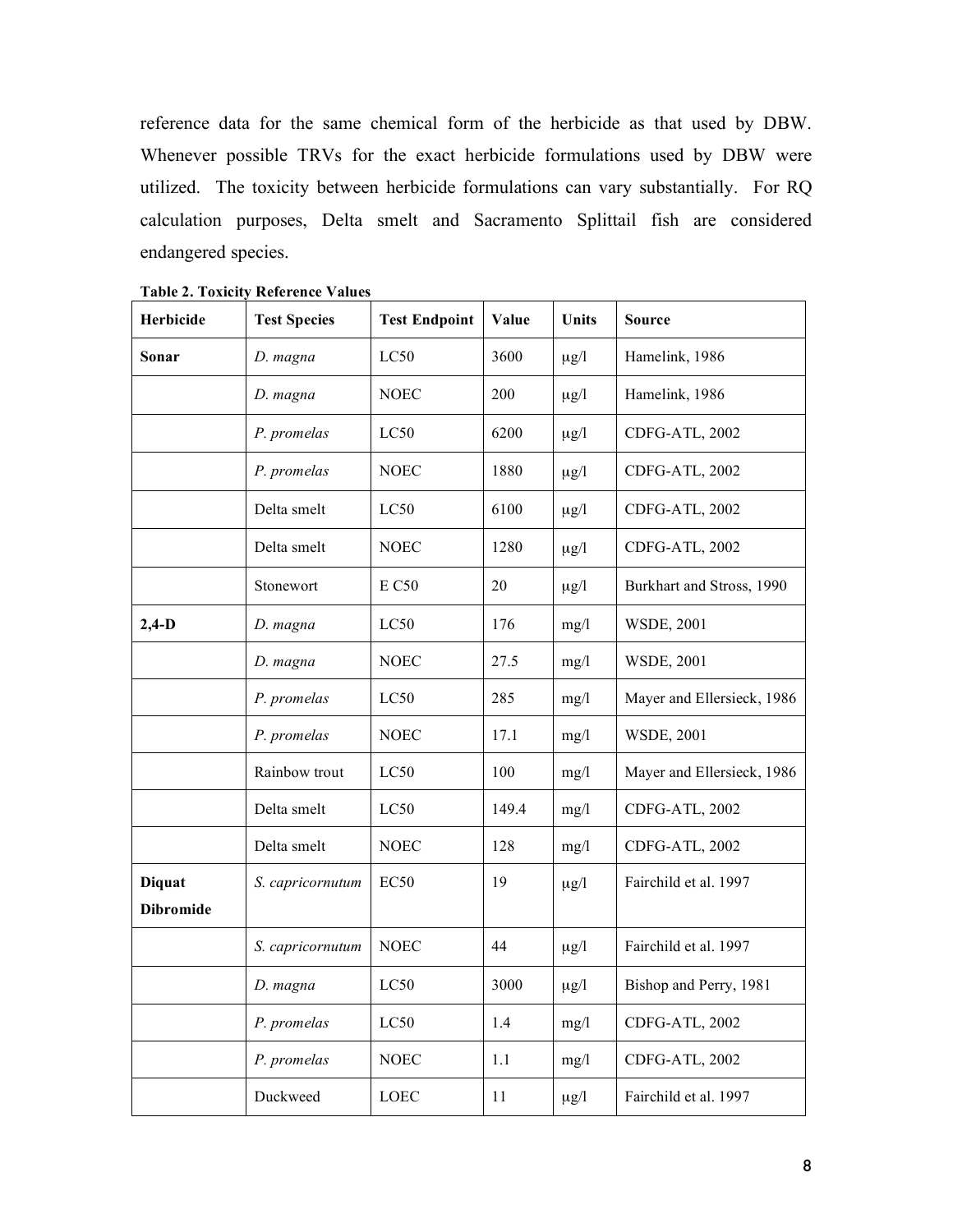|                | Duckweed                | EC50        | 18    | $\mu$ g/l | Fairchild et al. 1997 |
|----------------|-------------------------|-------------|-------|-----------|-----------------------|
|                | Delta smelt             | LC50        | 1.1   | mg/l      | CDFG-ATL, 2002        |
|                | Delta smelt             | <b>NOEC</b> | 0.82  | mg/l      | CDFG-ATL, 2002        |
| Glyphosate     | P. promelas             | LC50        | 97    | mg/l      | Folmar et al ,1979    |
|                | Delta smelt             | LC50        | 5.5   | mg/l      | CDFG-ATL, 2002        |
|                | Delta smelt             | <b>NOEC</b> | 3.8   | mg/l      | CDFG-ATL, 2002        |
|                | Sacramento<br>splittail | LC50        | 3900  | $\mu$ g/l | CDFG-ATL, 2002        |
|                | Sacramento<br>splittail | <b>NOEC</b> | 1900  | $\mu$ g/l | CDFG-ATL, 2002        |
| $R-11$         | P. promelas             | LC50        | 3.9   | mg/l      | CDFG-ATL, 2002        |
|                | P. promelas             | <b>NOEC</b> | 2.5   | mg/l      | CDFG-ATL, 2002        |
|                | Delta smelt             | LC50        | 2.2   | mg/l      | CDFG-ATL, 2002        |
|                | Delta smelt             | <b>NOEC</b> | 1.7   | mg/l      | CDFG-ATL, 2002        |
| <b>Agridex</b> | Rainbow trout           | LC50        | >1000 | mg/l      | <b>WSDA, 2004</b>     |
|                | D. magna                | LC50        | >1000 | mg/l      | <b>WSDA, 2004</b>     |

### *Data Analysis by Pesticide*

### **2,4-D**

Table 3 shows the number of risk quotients calculated for each sampling year and the percentage of those risk quotients that exceeded an LOC. DBW's 2,4-D monitoring data generated no LOC exceedances.

| Table 5. 2, -- D INISK QUOLIERE SUMMALY TABLE |                        |                     |                   |  |
|-----------------------------------------------|------------------------|---------------------|-------------------|--|
|                                               | # Calculated Quotients | $# LOC$ Exceedances | % LOC Exceedances |  |
| 2003                                          | 784                    |                     |                   |  |
| 2004                                          | 42 <sup>7</sup>        |                     |                   |  |
| 2005                                          | 588                    |                     |                   |  |

**Table 3. 2,4-D Risk Quotient Summary Table**

### **Diquat**

Table 4 shows the number of risk quotients calculated for each sampling year and the percentage of those risk quotients that exceeded an LOC.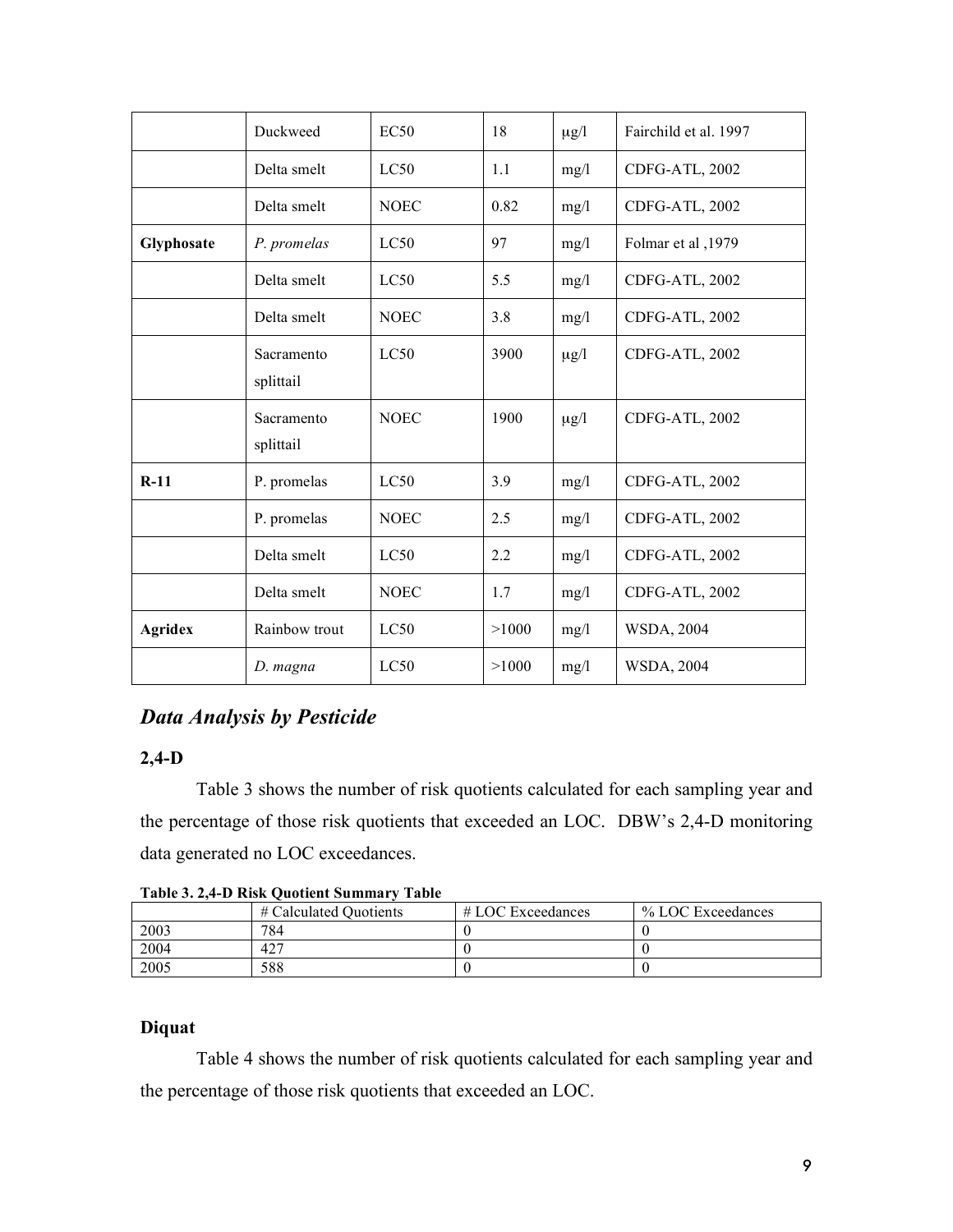|      | # Calculated Quotients | $#$ LOC Exceedances | % LOC Exceedances |
|------|------------------------|---------------------|-------------------|
| 2003 | 378                    | $\sim$<br>ل ک       | 0.1               |
| 2004 | 108                    | "                   | 19.4              |
| 2005 | 108                    |                     | 11.1              |

**Table 4. Diquat Risk Quotient Summary Table**

From the three years of data analyzed, a sizeable number of samples generated LOC exceedances. The majority of these exceedances were for duckweed and *Selenastrum*, but some Delta smelt, Daphnia magna and fathead minnow LOCs were also exceeded. All exceedances were generated from samples collected post-application.

Prior to application, DBW, the Central Valley Regional Water Quality Control Board (CVRWQCB), USFWS and NOAA Fisheries were aware of the potential for problems associated with diquat applications. The EPA diquat label also has a warning about the potential impact to aquatic invertebrates. NOAA Fisheries has requested that whenever possible the amount of diquat used adjacent to salmon migratory routes be reduced or avoided when that species is likely to be present (DBW, 2005) The USFWS has determined that diquat impact to aquatic invertebrates is minimal, temporary, and not likely to jeopardize Delta smelt but has required that avoidance continue in areas where and when the smelt are known to be present (DBW, 2005).

It is also important to note that diquat dibromide is used heavily in terrestrial applications in areas adjacent to DBW treatment areas. It is likely that waterways are receiving diquat inputs from these terrestrial applications (Siemering, 2004).

For 2006, NOAA Fisheries has allowed DBW to treat *Egeria* sites in April and May with fluridone. This earlier start date for fluridone usage has allowed DBW to discontinue the use of diquat dibromide for 2006. It may be used in the future as conditions dictate.

#### **Fluridone**

Table 5 shows the number of risk quotients calculated for each sampling year and the percentage of those risk quotients that exceeded an LOC. Risk quotients were calculated for applications of liquid Sonar only. The Ecofram Tier 1 risk assessment methodology is not applicable to pelleted herbicide applications. Most DBW fluridone applications are with pelleted fluridone.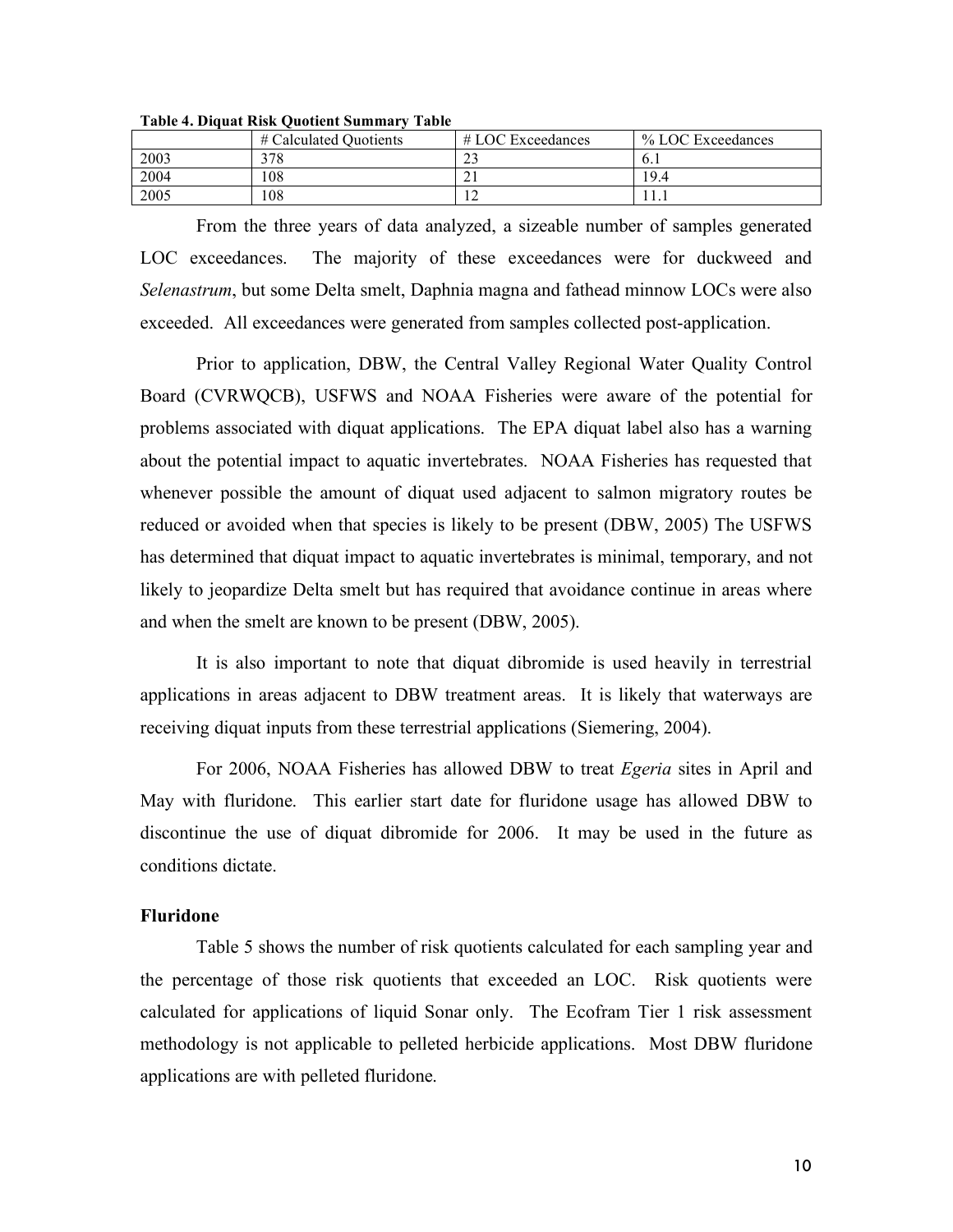| .    |                        |                     |                   |  |
|------|------------------------|---------------------|-------------------|--|
|      | # Calculated Quotients | $#$ LOC Exceedances | % LOC Exceedances |  |
| 2003 | 70                     |                     | 4.1               |  |
| 2004 | 70                     |                     | .                 |  |
| 2005 | 49                     |                     | 0.1               |  |

**Table 5. Fluridone Risk Quotient Summary Table**

While some LOC exceedances occurred following Sonar applications, all the exceedances were for the Stonewort EC50. Given that Sonar is an herbicide that is effective on a wide range of plants, these exceedances are hardly surprising. This finding is similar to that found by the APMP in its study of pelleted fluridone on typha germination and growth (Siemering, 2005). These exceedances indicate that nontarget plants may be affected by Sonar applications and that care should be taken to prevent this wherever possible. The areas where DBW is applying Sonar tend to be virtual monocultures of invasive plant species targeted for removal. DBW applications are unlikely to cause appreciable nontarget plant impacts.

#### **Glyphosate**

Table 6 shows the number of risk quotients calculated for each sampling year and the percentage of those risk quotients that exceeded an LOC. There were only a small number of exceedances calculated for Delta smelt (1) and Sacramento splittail (3) fish. This small number could be the result of overapplication, poor mixing and dispersion within the water column, or additional input from terrestrial sources. Given the multitude of inputs to the Delta and challenges associated with conducting sampling there, having only four exceedances in three years indicates that DBW glyphosate applications are not likely to pose a risk to the aquatic environment.

| THOIC OF OIT DHOSHIC IMSIL QUOILUIL DUMININI T<br>. |                        |                   |                   |  |  |
|-----------------------------------------------------|------------------------|-------------------|-------------------|--|--|
|                                                     | # Calculated Quotients | # LOC Exceedances | % LOC Exceedances |  |  |
| 2003                                                | -95                    |                   |                   |  |  |
| 2004                                                | 280                    |                   |                   |  |  |
| 2005                                                | 360                    |                   | .                 |  |  |

**Table 6. Glyphosate Risk Quotient Summary Table**

#### **R-11**

Table 7 shows the number of risk quotients calculated for each sampling year and the percentage of those risk quotients that exceeded an LOC. No samples collected in 2003 yielded detectable concentrations of R-11. In 2004 DBW switched to Agridex which is much less toxic than R-11 and also does not contain known endocrine disrupting compounds.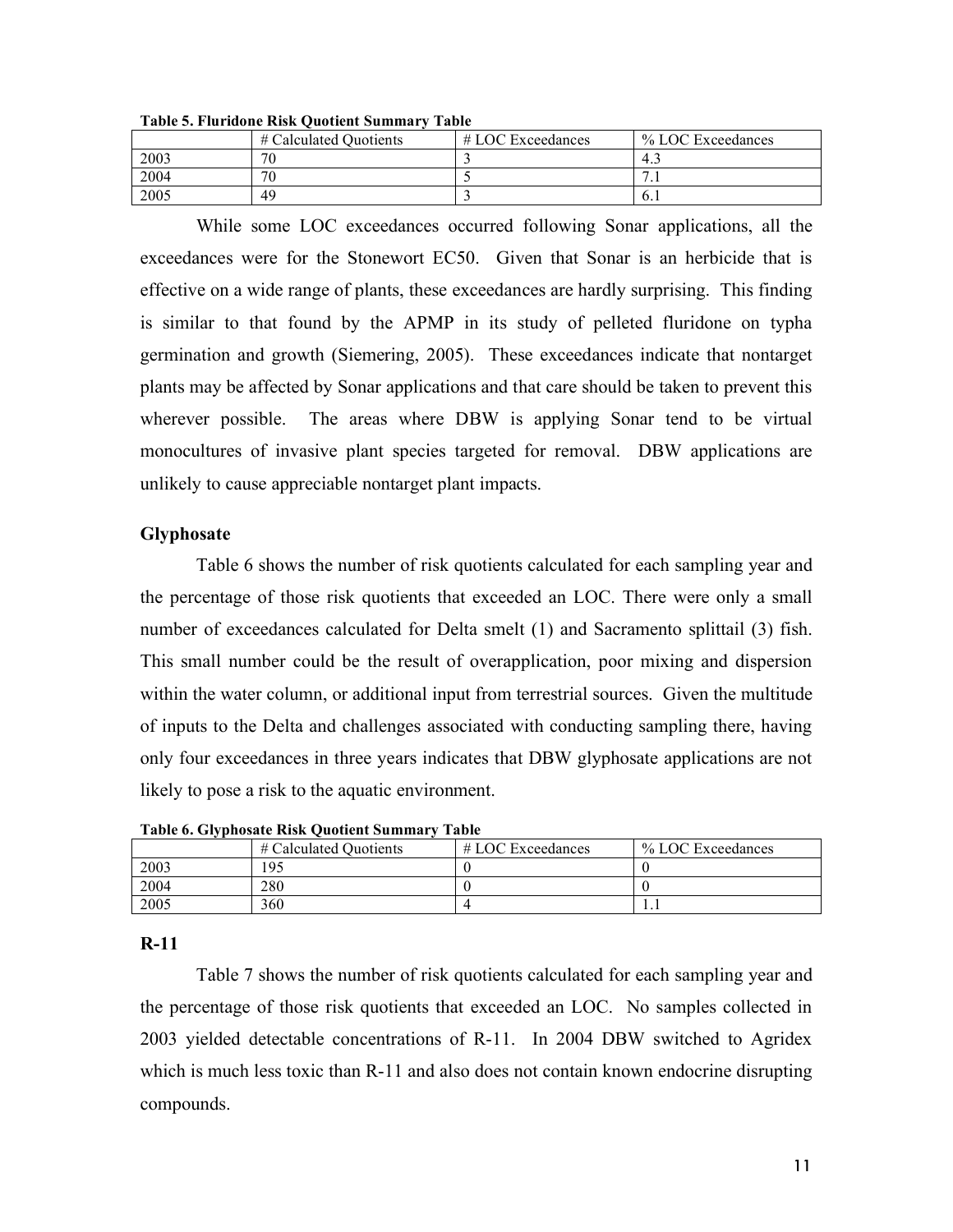|      | # Calculated Quotients | $#$ LOC Exceedances | % LOC Exceedances |
|------|------------------------|---------------------|-------------------|
| 2003 | 560                    |                     |                   |
| 2004 | NA                     | NA                  | ΝA                |
| 2005 | NA                     | NA                  | NA                |

**Table 7. R-11 Risk Quotient Summary Table**

#### **Agridex**

Table 8 shows the number of risk quotients calculated for each sampling year and the percentage of those risk quotients that exceeded an LOC. DBW sample data generated no LOC exceedances.

| $1.0010$ of $1.111$ and $1.0011$ $\vee$ about $0.0111$ and $1.011$<br>. |                        |                     |                   |  |
|-------------------------------------------------------------------------|------------------------|---------------------|-------------------|--|
|                                                                         | # Calculated Quotients | $#$ LOC Exceedances | % LOC Exceedances |  |
| 2003                                                                    | NA                     | NA                  | NA                |  |
| 2004                                                                    | .60                    |                     |                   |  |
| 2005                                                                    |                        |                     |                   |  |

#### **Table 8. Agridex Risk Quotient Summary Table**

### *Conclusions*

With the exception of diquat dibromide, the RQ values calculated here indicate that DBW's herbicide applications are unlikely to be causing toxicity to nontarget aquatic organisms. The potential risk with diquat has been acknowledged by DBW. The appropriate regulatory entities (NOAA Fisheries, CVRWQCB, and USFWS) have studied the problem, issued mitigating guidelines, and determined the risk to be minimal.

As stated previously, the RQ methodology applied in a Tier 1 assessment is structured to be a conservative test that can only be used to rebut the presumption of a risk of adverse effects due to herbicide applications (Giesy et al, 2000). If the RQs exceed the various LOCs, the potential for toxicity is indicated but not demonstrated. If the RQ value is greater than 100 or 1000, the margins of safety inherent in the conservative assumptions used to derive the RQ values are likely to be exceeded and potential risk to the organism and the ecosystem is indicated (Giesy et al, 2000). No RQ values calculated in this study approach this safety threshold.

If such thresholds were exceed greater in-depth monitoring at application sites would be warranted. This Tier 2 risk assessment would have to address the multitude of confounding factors inherent in any water quality monitoring conducted in the Delta.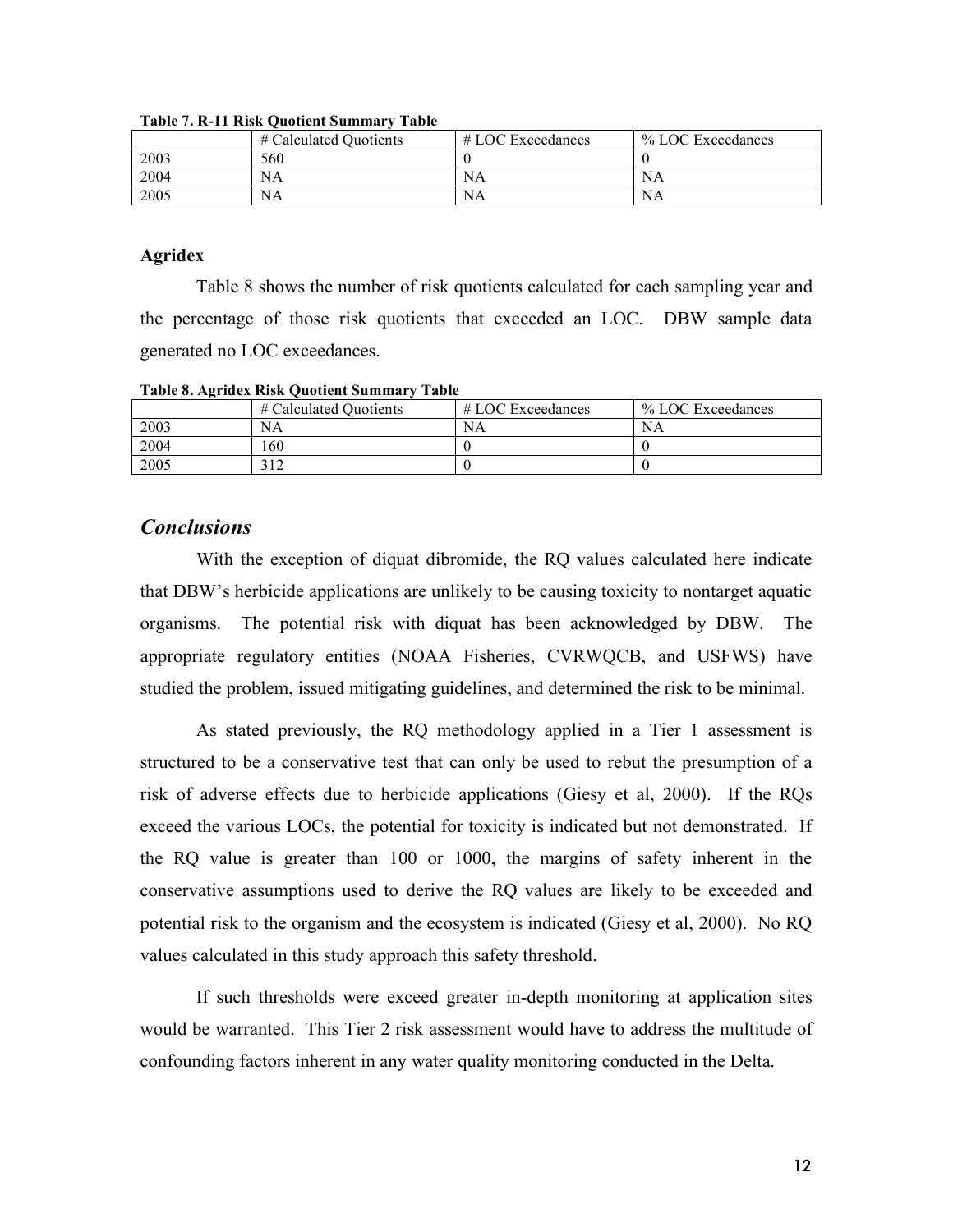### *References*

Bishop, W.E., and R.L. Perry. 1981. Development and Evaluation of a Flow-Through Growth Inhibition Test with Duckweed (Lemna minor). In: D.R.Branson and K.L.Dickson (Eds.), Aquatic Toxicology and Hazard Assessment, 4th Conf., ASTM STP 737, Philadelphia, PA :421-435.

Burkhart, C.A., and R.G. Stross. 1990. An Aquatic Bioassay of Herbicide Bleaching in the Charophyte Sporeling, Nitella furcata. Journal of Aquatic Plant Management. 28:50-51.

California Department of Boating and Waterways. 2005. *Egeria densa* Control Program Annual Application Report for the 2005 Application Season NPDES Permit No. CAG990003. Sacramento, CA

California Department of Fish and Game. 2002a. Aquatic Toxicology Laboratory Reports P-2301, P-2306, P-2312, P-2310, unpublished material.

California Department of Fish and Game, 2002b. Aquatic Toxicology Laboratory Data. Personal Communication, Frank Riley, March , 2002.

Fairchild, J.F., D.S. Ruessler, P.S. Haverland, and A.R. Carlson. 1997. Comparative Sensitivity of Selenastrum capricornutum and Lemna minor to Sixteen Herbicides. Archives of Environmental Contamination and Toxicology. 32:353-357.

Folmer, L., H. Sanders, and A. Julin. 1979. Toxicity of the Herbicide Glyphosate and Several of its Formulations to Fish and Aquatic Invertebrates: Archives of Environmental Contamination Toxicology. 8:269-278.

Hamelink, J.L., D.R. Buckler, F.L. Mayer, D.U. Palawski, and H.O. Sanders. 1986. Toxicity of Fluridone to Aquatic Invertebrates and Fish. Environmental Toxicology and Chemistry 5(1):87-94.

Giesy, J.P., S. Dobson, and K.R. Solomon, 2000. Ecotoxicological Risk Assessment of Roundup Herbicide. Reviews of Environmental Contamination Toxicology. 167:35-120.

Xie L., K. Thrippleton, M. Irwin, G. Siemering, A. Mekebri, D. Crane, K. Berry, and D. Schlenk. 2005. Evaluation of Estrogenic Activities of Aquatic Herbicides and Surfactants Using an Rainbow Trout Vitellogenin Assay. Toxicological Sciences 87: 391-398.

Mayer, F.L.J., and M.R. Ellersieck. 1986. Manual of Acute Toxicity: Interpretation and Data Base for 410 Chemicals and 66 Species of Freshwater Animals Resour.Publ.No.160, U.S. Dep. Interior, Fish Wildlife Service, Washington, DC :505 p. (USGS Data File).

Siemering, G., 2004. Aquatic Pesticide Monitoring Project Report Phase 2 (2003) Monitoring Project Report. SFEI Contribution 108. San Francisco Estuary Institute, Oakland, CA.

Siemering, G., Hayworth, J., and Melwani, A. 2005. Aquatic Pesticide Monitoring Program Final Report. SFEI Contribution Number 392. San Francisco Estuary Institute, Oakland, CA.

Surber, E.W., and Q.H. Pickering. 1962. Acute Toxicity of Endothal, Diquat, Hyamine, Dalapon, and Silvex to Fish. Progressive Fish-Culturist 4:24:164-171.

U.S. Environmental Protection Agency. 1998. A Comparative analysis of Ecological Risks from Pesticides, and Their Uses: Background, Methodology and Case Study. Office of Pesticide Programs, Washington DC.

U.S. Environmental Protection Agency. 1999. ECOFRAM Aquaitc Report at: http://www.epa.gov/oppfed1/ecorisk/aquareport.pdf. Office of Pesticide Programs, Washington DC.